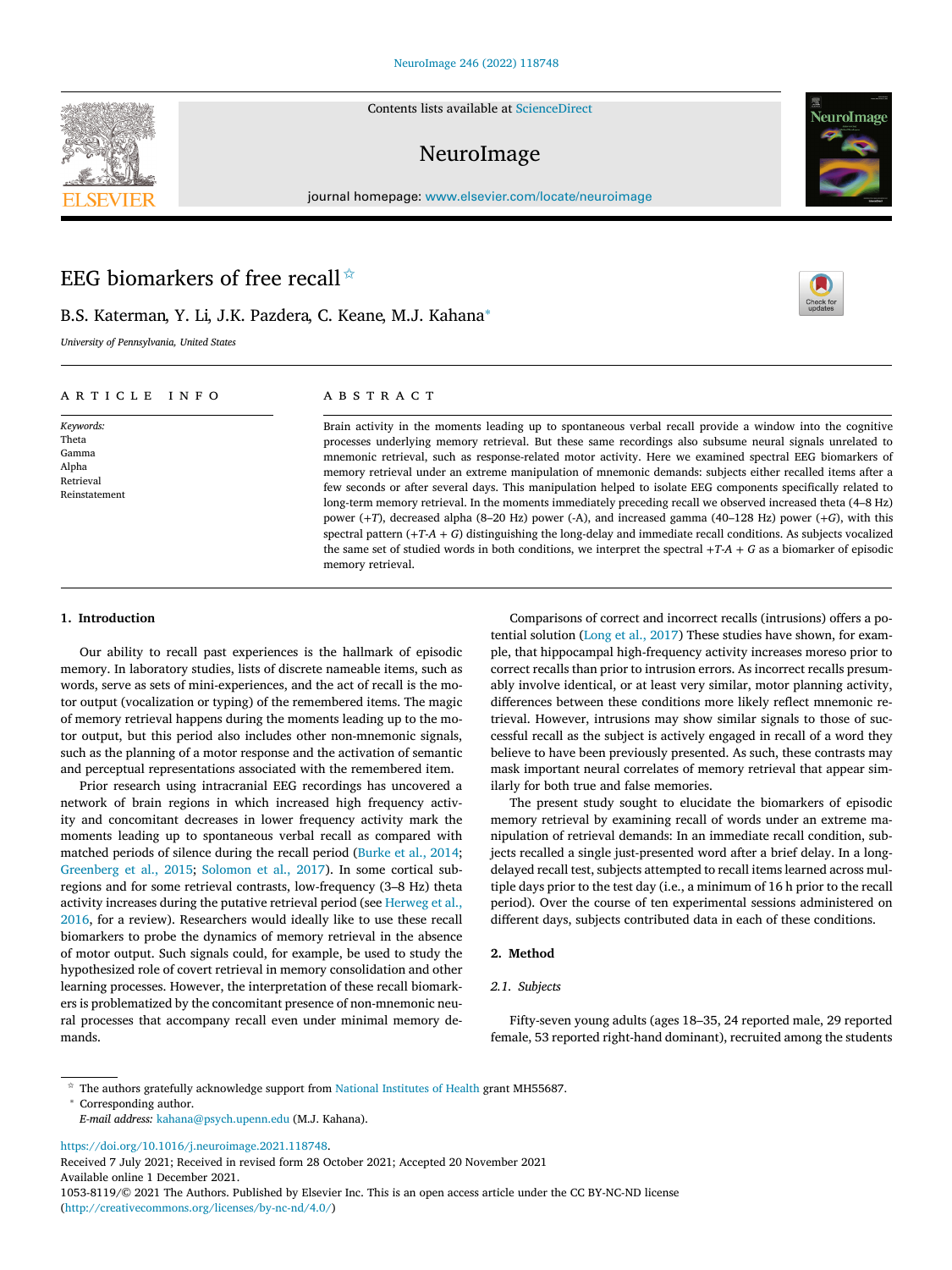and staff at the University of Pennsylvania and neighboring institutions, each contributed 10 sessions of immediate word recall data and five sessions of delayed recall data. All subjects provided informed consent to participate in our study, which was approved by the Institutional-Review Board at the University of Pennsylvania. Subjects were excluded  $(n = 17)$  if they did not complete at least 7 sessions or if they had an average rate of recall lower than 70% during the immediate recall task. The data reported here came from Experiment 5 of the Penn Electrophysiology of Encoding and Retrieval Study (PEERS). This is the first paper to report data from PEERS-Experiment 5.

#### *2.2. Data availability*

All PEERS data, including the full dataset reported and analyzed in the present manuscript, may be freely downloaded from our public repository http://memory.psych.upenn.edu/data. Analysis code for this manuscript is also available at the same URL.

#### *2.3. Experimental task and behavioral analyses*

Each of the first five sessions (henceforth, *Phase I*) consisted of one block of 10 practice trials, followed by 24 blocks of 24 trials each. Each block began with a 10-s countdown. After the countdown was complete, the first trial of the block began. On each trial, a black screen was shown for a jittered 1000–1600 ms (uniformly distributed), after which a single word appeared onscreen in white text for 1200–1800 ms (uniformly distributed). Following presentation, the screen went blank again and subjects were instructed to pause briefly, and then vocalize the word they had just seen. If they began speaking within 1.0 s of word offset, the message "Too fast." appeared on the screen in red text. By avoiding these messages subjects could increase the size of their bonus payment. After the subject finished speaking, a tone sounded, marking the end of the current trial. Speech was detected using a volume amplitude threshold. In addition to the 10-s countdown between blocks, two 2-min mid-session breaks were administered after block eight and block 16.

Phase II of the experiment began on the day of the sixth session and continued to the final session of the experiment. In Phase II the practice block and 24 experimental blocks were preceded by a 10-min initial externalized free recall period. Subjects were instructed to recall as many words as possible from the previous sessions in any order, while also vocalizing any additional words that come to mind in their attempt to recall these items (e.g., [Kahana](#page-5-0) et al., 2005; Lohnas et al., 2015; [Zaromb](#page-5-0) et al., 2006). Our lists [comprised](#page-5-0) the same 576-word pool as used in the PEERS4 study (Aka et al., [2020;](#page-4-0) [Kahana](#page-5-0) et al., 2018; [Weidemann](#page-5-0) and Kahana, 2020). Subjects saw the same 576 words in each of their 10 sessions, but the ordering of these words was randomized for each session. Although subjects saw the 576 words across multiple sessions, the only information identifying these words as belonging to the target list was their occurrence within the context of our experiment, thus making this a test of long-term episodic memory.

#### *2.4. EEG post-processing and spectral decomposition*

We recorded electroencephalographic (EEG) data using a 128 channel Biosemi system with a 2048 Hz sampling rate. We applied the following preprocessing steps to the data from each session. First, we applied a 0.5 Hz highpass filter to eliminate baseline drift. We then partitioned the recording into thirds by splitting at the end of each midsession break. For each partition of the data, we identified bad channels as those with extremely high or low (|*z*|*>*3) log-variance, or which had an extremely high (*z>*3) Hurst exponent relative to other channels. We identified bad channels separately for each partition, as problematic electrodes were often corrected during mid-session breaks.<sup>1</sup> We then dropped the bad channels from their respective partitions and applied a common average reference scheme. We next performed independent component analysis (ICA) on each of the three partitions to decompose the data into  $128-(n + 1)$  components, where *n* is the number of bad channels that were dropped, and used the localized component filtering method of [DelPozo-Banos](#page-4-0) and Weidemann (2017) to filter artifactual time points from the components. Data points were identified as artifacts if they exceeded that component's interquartile range by three times the magnitude of that range. We then reconstructed the original channels from the cleaned components, interpolated bad channels using spherical splines, and applied a fourth-order Butterworth notch filter at 60 Hz to eliminate electrical line noise.

We used a multitaper method (MNE-Python software package; [Gramfort](#page-4-0) et al., 2013, 2014) to estimate spectral power at each electrode over 4–128 Hz and log transformed the resulting signal. Electrodes were grouped into regions of interest (see [Fig.](#page-3-0) 2) and the corresponding powers averaged for each frequency. We spaced frequencies every 2 Hz in the range of 4–26 Hz, and every 6 Hz within 26–128 Hz, resulting in 29 frequencies of interest. We avoided the Morlet wavelet method, as convolving low frequency wavelets using buffer periods may allow speech artifacts to intrude in the power estimates of intervals just prior to subjects' vocal responses. We used a 500 ms moving window centered at multiple time-points relative to the start of recall events (i.e., vocalization of a recalled item), with a 50 ms step size. To minimize potential artifacts from pre-motor activity, we extracted spectral patterns in a 500 ms window ending 250 ms prior to the annotated time of speech onset unless otherwise noted. We excluded from our analysis recall events that occurred within 1500 ms of the onset of the prior recalled item. In addition to the interval preceding vocalization, we identified 1000 ms "deliberation" periods of silence during the delayed recall test that did not overlap with a preceding vocalization (i.e., within 500 ms of vocalization onset) or a subsequent retrieval interval of interest. Deliberation periods for both immediate and delayed recall contrasts were matched to recall events using linear sum optimization, which minimizes the total time difference between recall events and matched deliberation periods, and were constrained to events between the first and last delayed recalls within a session.

During delayed recall, we defined successful memory events as the memory search intervals immediately preceding recalls of list items (correct recalls). Unsuccessful memory search periods preceded recall errors (i.e., intrusions from outside of the word pool: extra-list intrusions). To identify spectral features specific to successful recall on the delayed recall test, we performed contrasts against successful immediate recall and successful delayed recall across eight regions of interest (ROI). ROIs were selected based on previous studies using similar EEG caps [\(Weidemann](#page-5-0) et al., 2009). Only immediate recall events from the first ten minutes of the first five sessions were included in these contrasts; this time period is matched to the delayed recall that occurs in later sessions and only covers immediate recall events where the subject is unaware of future delayed recall tests. We also performed a contrast between immediate recall events from the first five sessions and deliberation periods from the long-delayed recall test using the same matching procedure. We aggregated desired events from each session within subjects and performed a *t*-test to produce a variance-normalized difference score for every frequency-by-ROI pair within subjects. We subsequently used two-tailed one sample *t*-tests (with FDR correction) to assess grouplevel differences.

#### **3. Results**

[Fig.](#page-2-0) 1A illustrates the basic structure of the experiment. In each of 10 experimental sessions, subjects performed a simple immediate-recall

<sup>&</sup>lt;sup>1</sup> Recordings during break periods were frequently noisy as a result of these adjustments and participant movement, and were therefore excluded when cal-

culating variances and Hurst exponents, as well as when performing ICA and calculating artifact thresholds for localized component filtering.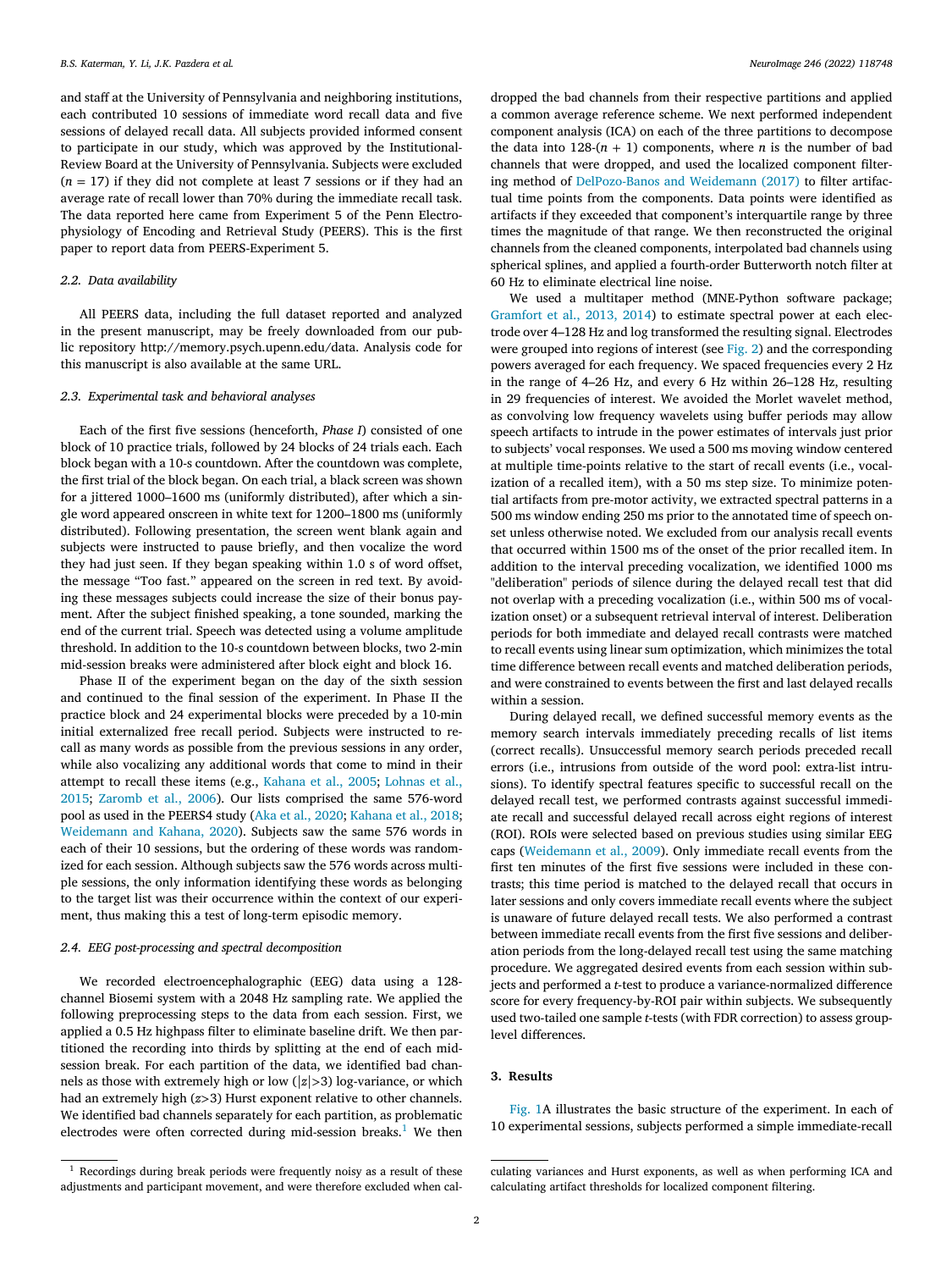<span id="page-2-0"></span>

**Fig. 1.** *Experimental Paradigm and Behavioral Data***. A.** During Sessions 1–5, subjects performed an immediate recall task for each of 576 words, silently reading a word which they verbally recalled after waiting approximately 1 s. On average, subjects responded 1.53 s after word onset. Each of sessions 6–10 began with subjects attempting to freely recall the 576 words that they had seen on each of the preceding sessions along with any other words that come to mind during a 10 min retrieval interval. Subjects then performed the same immediate recall task as on earlier sessions. **B.** Subjects exhibited very high levels of immediate recall across all sessions, with performance dropping modestly across blocks and recovering following breaks. **C.** Subjects exhibited modest levels of delayed recall on the first (surprise) recall test given on Session 6, but performance rose sharply across subsequent sessions, hitting an average of 103 correct recalls by the final session. **D.** Intrusions similarly rose across sessions, but much less quickly than successful recalls. **E.** Inter-response times (IRTs) increased with output position; on sessions where subjects recalled a larger proportion of items, IRTs were generally faster throughout the retrieval period but rose sharply during the last few correct recalls.

task. As each of 576 words appeared individually, subjects read each word silently, and then, after a one second delay, recited the word aloud. At the start of the 6th session (phase II), subjects were given a surprise long-delay recall task: We asked them to recall as many of the 576 words as they could remember in any order as well as any words that come to mind that may have not been presented in previous sessions. We then had subjects perform the same immediate recall task as on previous sessions. Sessions 7–10 replicated the methods of Session 6 except that the initial recall test could no longer be deemed a surprise.

As expected, subjects recalled items with very high accuracy (above 96%) in the immediate recall condition. Fig. 1B illustrates accuracy of immediate recall across the 24 test blocks separately for phases one and two. Accuracy fell slightly across blocks but recovered after each of the two-minute breaks (see Fig. 1A), possibly due to buildup and release from proactive interference (e.g., [Lohnas](#page-5-0) et al., 2015; [Underwood,](#page-5-0) 1957). Fig. 1C illustrates accuracy of long-delay free recall. On the first session of phase II, subjects recalled an average of 29 words (5% of the total pool of 576 words). Their performance on subsequent sessions increased dramatically, reaching an average recall rate of 103 items by the 10th session. This rate of increase (about 25 items per session) is much higher than the implied rate of learning across sessions 1–5, but this likely reflects the difference between incidental and intentional encoding.

Fig. 1D illustrates the number of extra-list intrusions committed by subjects across the five sessions of phase II. Here we see that subjects committed a much larger percentage of intrusions than seen in standard [within-session](#page-5-0) immediate and delayed recall tasks (Zaromb et al., 2006). However, the overall fraction of intrusions decreased over sessions, dropping from 37% on Session 6 to 23% on Session 10. Given the unusually-long delay in our free recall condition, and the very high rates of recall achieved by the 10th session, we asked whether interresponse times (IRTs) across the recall period exhibited the same pattern of growth as documented in more standard free-recall paradigms (Rohrer and [Wixted,](#page-5-0) 1994; [Murdock](#page-5-0) and Okada, 1970). Fig. 1E shows average IRTs based on the total number of recalled words during delayed-recall sessions. This analysis demonstrates when subjects recall many items, they exhibit much faster IRT overall. However, subjects still display a sharp increase in their IRTs as they approach their final recalled item.

Our primary question concerned how neural activity, as measured through spectral analysis of EEG recordings, signaled the process of spontaneous retrieval of previously experienced items. We first addressed this question by comparing the 500 ms pre-vocalization period in the long-delay recall condition with matched periods of silence separated by at least 0.5 s from prior and subsequent recalls (we refer to these as deliberation periods; see *Methods*). This comparison of retrieval and deliberation periods revealed increased high-frequency activity and decreased alpha-band power across most regions of interest (See [Fig.](#page-3-0) 2A; black outlined regions indicate statistically-significant frequency-region pairs, FDR-corrected *p<*0.05), extending previous intracranial-recording studies that identified similar retrieval biomarkers in both cued recall and free recall tasks [\(Burke](#page-4-0) et al., 2015, [2014;](#page-4-0) [Greenberg](#page-5-0) et al., 2015). Whereas those earlier studies examined recall that took place within minutes of item encoding, the present study asked subjects to recall items that had not been seen (experimentally) for at least 16 h.

At anterior electrodes we observed increased theta-band activity during the pre-vocalization memory-retrieval period. Although previous studies have frequently reported theta increases during successful recognition memory [\(Addante](#page-4-0) et al., 2011; [Guderian](#page-5-0) and Düzel, 2005; [Herweg](#page-5-0) et al., 2016; [Osipova](#page-5-0) et al., 2006) most (standard) free recall studies find retrieval-related *decreases* in theta and alpha-band power [\(Burke](#page-4-0) et al., 2014; [Kragel](#page-5-0) et al., 2018; [Solomon](#page-5-0) et al., 2017, [2019\)](#page-5-0). However, several free and cued recall studies have found mixed results, with positive effects in specific brain regions, such as right anterior temporal pole [\(Burke](#page-4-0) et al., 2014) and for specific contrasts, such as semantically-clustered vs. non-clustered recall transitions [\(Solomon](#page-5-0) et al., 2019). Our study demonstrates retrieval-related increases in low theta power coupled with alpha-band decreases in a longdelay recall task, conditions likely to place stronger demands on associative retrieval processes [\(Herweg](#page-5-0) et al., 2020).

Comparisons of pre-vocalization and deliberation intervals do not, however, uniquely identify the process of memory retrieval. This is be-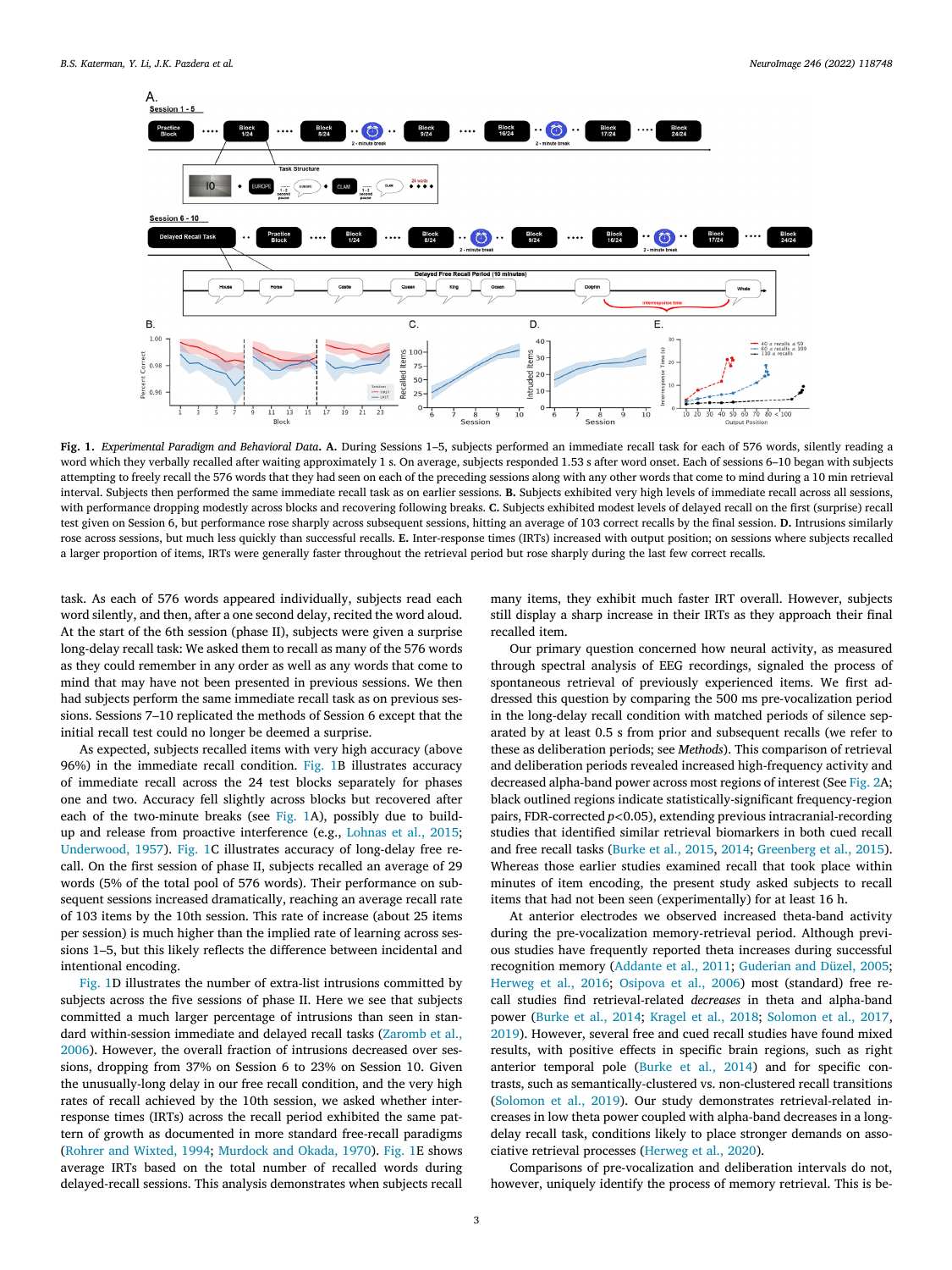<span id="page-3-0"></span>

**Fig. 2.** Statistical maps illustrating relative increases (red) and decreases (blue) in spectral power across key memory contrasts for eight regions of interest. A. Delayed Recall vs. Deliberation. B. Delayed Recall vs. Immediate Recall. C. Deliberation vs. Immediate Recall. Panels A and B use matched time periods from the first five sessions of Immediate Recall and the five sessions of Delayed Recall following those first five sessions. Black-bordered regions indicated significant FDRcorrected t-tests on within subject difference scores  $(p < 0.05)$ . Color bar corresponds to t-stat differences in panels A, B, and C. Electrodes locations corresponding to each region of interest appear on a schematic view of an electrode net (LAI,RAI: left/right anterior inferior; LSA,RAS: left/right anterior superior; LPI,RPI: left/right posterior inferior; LPS,RPS: left/right posterior superior) (For interpretation of the references to color in this figure legend, the reader is referred to the web version of this article.).



**Fig. 3.** *Time course of high-frequency activity leading up to correct recalls***.** Delayed recall, immediate recall, and delayed recall baseline log high-frequency activity (98–110 Hz power) at posterior electrodes in the 1.0 s leading up to vocalization of recalled items, averaged for all correctly recalled items and across subjects. Results are shown separately for phases one and two. Error bands reflect 95% confidence computed by the method of Loftus and [Masson](#page-5-0) (1994).

cause prevocalization periods also differ from deliberation in the presence of premotor activity related to the vocalization of recalled items. Switching to another recall modality, e.g., typing, would simply replace this confound with a different one. We therefore employed an immediate recall task as a control for motor activity that may confound our comparison between pre-vocalization and deliberation intervals.

Using the pre-vocalization period in our immediate-recall task as a control, we found that increased theta, decreased alpha, and increased HFA mark spontaneous (free) recall following a long delay (Fig. 2B; black outlines indicate statistically-significant frequency-region pairs, that met an FDR-corrected *p<*0.05 threshold). This comparison recapitulates the spectral pattern observed in our comparison between long-delay recall and deliberation, but without the confound of vocalization present in Fig. 2A and earlier studies. One difference, however, is that in our tighter contrast between immediate recall and long-delay recall, the retrieval related theta effect appeared to be restricted to anterior-inferior ROIs. Given the far greater demands on episodic memory retrieval in the long-delay condition, but the matched vocalization in both conditions, we interpret these biomarkers as reflecting neural correlates of contextdependent memory retrieval. Comparisons between immediate recall and deliberation (Fig. 2C) further support this interpretation. Here we see that trying to retrieve after a long delay (in the deliberation periods) exhibits higher HFA and low alpha-band power than during the period immediately preceding a motor response in the immediate recall condition (black outlines indicate statistically-significant frequency-region pairs that met an FDR corrected *p<*0.05 threshold).

Because high-frequency signals provide excellent temporal resolution, we sought to examine the timing of the increased retrieval-related HFA seen prominently in posterior ROIs. Fig. 3 shows the time course of high-frequency activity (HFA) leading up to retrieval in the long delay and immediate recall conditions. We illustrate this time course separately for immediate recalls contributed during phases one and two. Error bands indicate the 95% confidence interval based upon betweensubject variability in high-frequency activity. For all three conditions, HFA rose in the moments leading up to recall, but the prevocalization HFA was highest for delayed recall, lower for phase-two immediate recall, and lowest for phase-one immediate recall. For comparison, we indicate the baseline gamma power in the long delay deliberation periods. This ordering of conditions aligns with the hypothesized episodic memory retrieval demands across these conditions (such demands being highest in delayed recall, and lowest in immediate recall when a memory test is not expected). Given that the expectation of a subsequent test would lead to better memory encoding during phase II, as shown in [Fig.](#page-2-0) 1C, mnemonic processes likely exerted a greater influence on immediate recall in phase II than in phase one.

#### **4. Discussion**

Humans possess a remarkable ability to search their memory for previously experienced items learned in a given context. When asked to recall without the aid of specific cues, subjects generate their own retrieval cues, based upon the context at the time of test as well as the contextual representations evoked by recently remembered items [\(Kahana,](#page-5-0) 2020). Here we examined the electrophysiological (EEG) correlates of spontaneous memory retrieval under conditions designed to vary subjects' reliance on contextual retrieval between two extremes: In a long-delay recall condition, we asked subjects to freely recall items not seen in at least 16 h but encoded on previous sessions; in an immediate recall condition, we asked subjects to read a word, pause for *>*1 s, and then speak the word aloud. We chose these extreme contrasts to help distin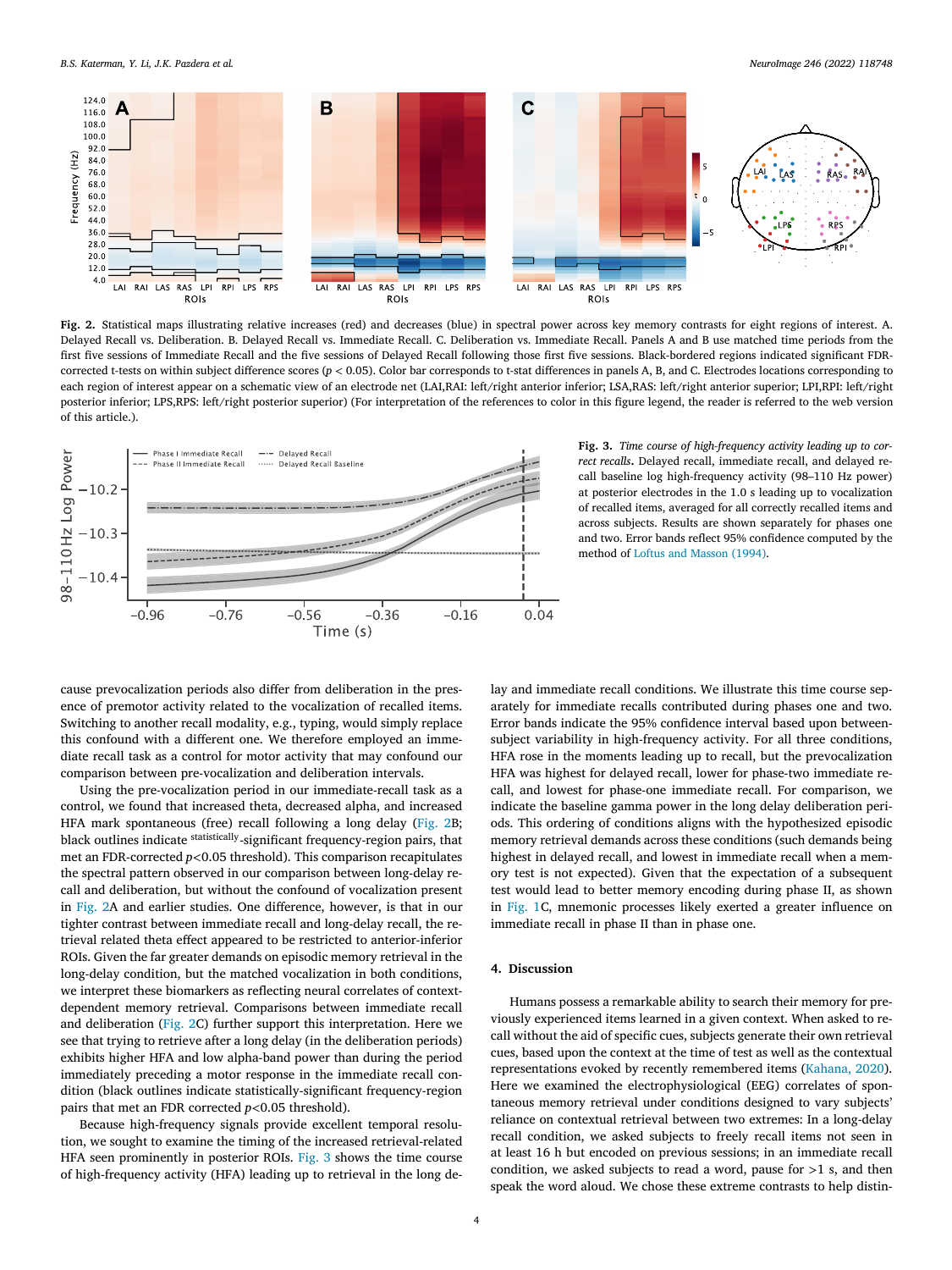<span id="page-4-0"></span>guish pre-motor activity related to vocalization from context-dependent memory-retrieval processes required in the long-delay task.

Contrasting immediate recall of a single word with long-delayed free recall of the entire 576-word pool identified a spectral signature of spontaneous memory retrieval. Increased theta- and gamma-band power (4– 8 Hz and *>*40 Hz respectively), coupled with reduced alpha- and betaband power, marked periods immediately preceding recall of previously studied items. The 576 words that subjects attempted to recall shared one essential property: namely, that they were experienced in the context of our laboratory experiment. As such, the spectral signature of increased theta, decreased alpha and increased gamma appears to identify a neural signature of context-dependent memory retrieval.

Although our contrast of immediate recall and long-delay recall should reduce the influence of premotor and electromyographic signals in comparisons between pre-vocalization and baseline periods, we recognize that premotor activity may differ between our short- and longdelay recall tasks. Whereas the long inter-response times in our delayed recall condition (see [Fig.](#page-2-0) 1e) would necessitate subjects initializing motor commands prior to vocalization, subjects in our immediate recall task could have more easily anticipated and maintained these motor programs. Although other differences between the immediate- and longdelay recall conditions could also give rise to differences in neural activity, matching for word vocalization across these conditions should provide a cleaner index of memory-related neural activity.

Most prior EEG investigations of human memory have either compared encoding of subsequently remembered and forgotten items (Staudigl and [Hanslmayr,](#page-5-0) 2013; [Klimesch](#page-5-0) et al., 1996; Burke et al., 2015; [Solomon](#page-5-0) et al., 2017; [Hanslmayr](#page-5-0) et al., 2008) or have compared successful and unsuccessful discrimination between targets and lures in a [recognition](#page-5-0) task [\(Jacobs](#page-5-0) et al., 2006; van Vugt et al., [2013;](#page-5-0) Guderian and Düzel, 2005; Hsieh and [Ranganath,](#page-5-0) 2014; [Osipova](#page-5-0) et al., 2006). These, and other prior studies reviewed by [Herweg](#page-5-0) et al. (2020) and Hanslmayr and Staudigl (2014), report both positive and negative [correlations](#page-5-0) between theta-band power and successful mnemonic processes. In the present study we focused on the EEG correlates of free recall, a process rarely studied using non-invasive recording methods due to the presence of large electromyographic (EMG) artifacts caused by vocalization during recall. By contrasting long-delayed recall with immediate recall, we find that increased theta and decreased alpha power mark periods of episodic memory retrieval. [Pastötter](#page-5-0) and Bäuml (2014) report a similar theta-alpha pattern in a cued recall task.

Our finding that memory-related theta increases appeared at the lower bound of the theta range aligns with several earlier reports using [intracranial](#page-5-0) recordings to examine memory encoding (Miller et al., 2018; Lega et al., [2012;](#page-5-0) Lin et al., [2017\)](#page-5-0) as well as scalp EEG and MEG studies of successful recognition memory [\(Herweg](#page-5-0) et al., 2016; [Gruber](#page-5-0) et al., 2008). Studies reporting negative correlations between theta and successful memory encoding or retrieval either did not use contrasts that selected for the associative or contextual aspects of memory retrieval, or they averaged across a broader frequency range that would include both low-frequency increases and alpha-band decreases (see [Herweg](#page-5-0) et al., 2020, for a review).

Our finding that decreased alpha band-power accompanies memory retrieval dovetails with several recent studies. [Griffiths](#page-5-0) et al. (2019) observed decreased alpha power (and increased gamma power) in two variants of an associative recognition task; one involving associations between words and dynamic visual or auditory stimuli and the other involving assoiciations between animal images and paired face/place images. [Griffiths](#page-5-0) et al. (2021) also found decreases in alpha power during successful retrieval of triadic associations among common objects, visual patterns, and scenes. These findings lend further support for decreased alpha power serving as a biomarker of memory retrieval.

Simultaneous recordings of local field potentials and single neuron activity have implicated high-frequency activity (HFA) as a correlate of neuronal firing rates [\(Manning](#page-5-0) et al., 2009). Studying neurosurgical patients with indwelling electrodes, Burke et al. (2015), [Solomon](#page-5-0) et al. (2017), and Long et al. [\(2018\)](#page-5-0) have all found greater HFA immediately preceding recall than during matched deliberation intervals. Although invasive recordings minimize the influence of premotor artifacts, it is still likely that some non-mnemonic factors contributed to those reported results. Our finding that high-frequency activity increases in the moments leading up to spontaneous free recall when comparing long-delay with immediate recall [\(Fig.](#page-3-0) 2B) directly implicates HFA increases in the cognitive processes involved in episodic memory retrieval.

The spectral methods employed in our study cannot distinguish between narrow-band (periodic) and broadband (aperiodic) components of the EEG signal. To determine the relative contributions of periodic and aperiodic components, Donoghue et al. (2020) introduced "fitting of oscillations and one-over *f* noise," or FOOOF method. This method estimates the aperiodic  $(1/f)$  component of the EEG signal, which is then subtracted from the original signal to estimate the periodic components. Wen and Liu [\(2016\)](#page-5-0) propose a different approach to decomposing the EEG signal. In their irregular-resampling auto-spectral analysis (IRASA) method, they use mathematical properties of the aperiodic (1/*f*), or fractal, component of the EEG signal to separate these from the narrowband components. Using methods such as IRASA or FOOOF to determine the relative contributions of periodic and aperiodic signals will likely offer additional insights into the neural basis of spontaneous memory retrieval.

The present study identifies a pattern of electrophysiological biomarkers of episodic recall: increases in frontal slow-theta (+*T*), and decreases in alpha-band power (-A) and increased high-frequency, or gamma, activity with a posterior distribution (+*G*). These biomarkers, tag  $(+T-A + G)$  the process of retrieval from episodic memory. They also add to an emerging body of evidence demonstrating the utility of non-invasive methods for decoding cognitive states (Chakravarty et al., 2020; Noh et al., [2018;](#page-5-0) [Weidemann](#page-5-0) and Kahana, 2019, [2020\)](#page-5-0). Given the ease of collecting non-invasive EEG data from human research subjects, and human's potentially unique ability to spontaneously recall verbal items, the  $+T-A + G$  biomarker of episodic recall can serve as a basis for future studies that investigate the role of retrieval cues, such as the temporal, semantic and spatial contexts surrounding experienced items.

#### **Credit authorship contribution statement**

**B.S. Katerman:** Data curation, Investigation, Writing – original draft, Writing – review & editing, Visualization, Formal analysis. **Y. Li:** Data curation, Investigation, Writing – original draft. **J.K. Pazdera:** Software, Writing – original draft. **C. Keane:** Software, Formal analysis, Investigation, Data curation, Writing – original draft, Visualization. **M.J. Kahana:** Conceptualization, Methodology, Validation, Investigation, Resources, Writing – original draft, Writing – review & editing, Visualization, Supervision, Project administration, Funding acquisition.

#### **References**

- [Addante,](http://refhub.elsevier.com/S1053-8119(21)01020-X/sbref0001) R.J., [Watrous,](http://refhub.elsevier.com/S1053-8119(21)01020-X/sbref0001) A.J., [Yonelinas,](http://refhub.elsevier.com/S1053-8119(21)01020-X/sbref0001) A.P., [Ekstrom,](http://refhub.elsevier.com/S1053-8119(21)01020-X/sbref0001) A.D., [Ranganath,](http://refhub.elsevier.com/S1053-8119(21)01020-X/sbref0001) C., 2011. Prestimulus theta activity predicts correct source memory retrieval. Proc. Natl. Acad. Sci. U. S. A. 108 (26), [10702–10707.](http://refhub.elsevier.com/S1053-8119(21)01020-X/sbref0001)
- Aka, A., Phan, T., Kahana, M.J., 2020. Predicting recall of words and lists. J. Exp. Psychol. Learn. Mem. Cognit. 47 (5), 765–784. doi[:10.1037/xlm0000964.](https://doi.org/10.1037/xlm0000964)
- [Burke,](http://refhub.elsevier.com/S1053-8119(21)01020-X/sbref0004) J.F., [Ramayya,](http://refhub.elsevier.com/S1053-8119(21)01020-X/sbref0004) A.G., [Kahana,](http://refhub.elsevier.com/S1053-8119(21)01020-X/sbref0004) M.J., 2015. Human intracranial [high-frequency](http://refhub.elsevier.com/S1053-8119(21)01020-X/sbref0004) activity during memory processing: neural oscillations or stochastic volatility? Curr. Opin. Neurobiol. 31, 104–110.
- Burke, J.F., Sharan, A.D., Sperling, M.R., Ramayya, A.G., Evans, J.J., Healey, M.K., … Kahana, M.J., 2014. Theta and high–frequency activity mark spontaneous recall of episodic memories. J. Neurosci. 34 (34), 11355–11365. doi:10.1523/JNEU-[ROSCI.2654-13.2014.](https://doi.org/10.1523/JNEUROSCI.2654-13.2014)
- [Chakravarty,](http://refhub.elsevier.com/S1053-8119(21)01020-X/sbref0006) S., [Chen,](http://refhub.elsevier.com/S1053-8119(21)01020-X/sbref0006) Y., [Caplan,](http://refhub.elsevier.com/S1053-8119(21)01020-X/sbref0006) J., 2020. Predicting memory from study-related brain activity. J. [Neurophysiol.](http://refhub.elsevier.com/S1053-8119(21)01020-X/sbref0006) 124, 2060–2075.
- [DelPozo-Banos,](http://refhub.elsevier.com/S1053-8119(21)01020-X/sbref0007) M., [Weidemann,](http://refhub.elsevier.com/S1053-8119(21)01020-X/sbref0007) C.T., 2017. Localized component filtering for electroencephalogram artifact rejection. [Psychophysiology](http://refhub.elsevier.com/S1053-8119(21)01020-X/sbref0007) 54 (4), 608–619.
- Donoghue, T., Haller, M., Peterson, E.J., et al., 2020. Parameterizing neural power spectra into periodic and aperiodic components. Nat. Neurosci. 23, 1655–1665. doi[:10.1038/s41593-020-00744-x,](https://doi.org/10.1038/s41593-020-00744-x) https://doi-org.proxy.library.upenn.edu/.
- Gramfort, A., Luessi, M., Larson, E., Engemann, D.A., Strohmeier, D., Brodbeck, C., … Hämäläinen, M., 2013. MEG and EEG data analysis with MNE-Python. Front. Neurosci. 7 (267). doi[:10.3389/fnins.2013.00267.](https://doi.org/10.3389/fnins.2013.00267)